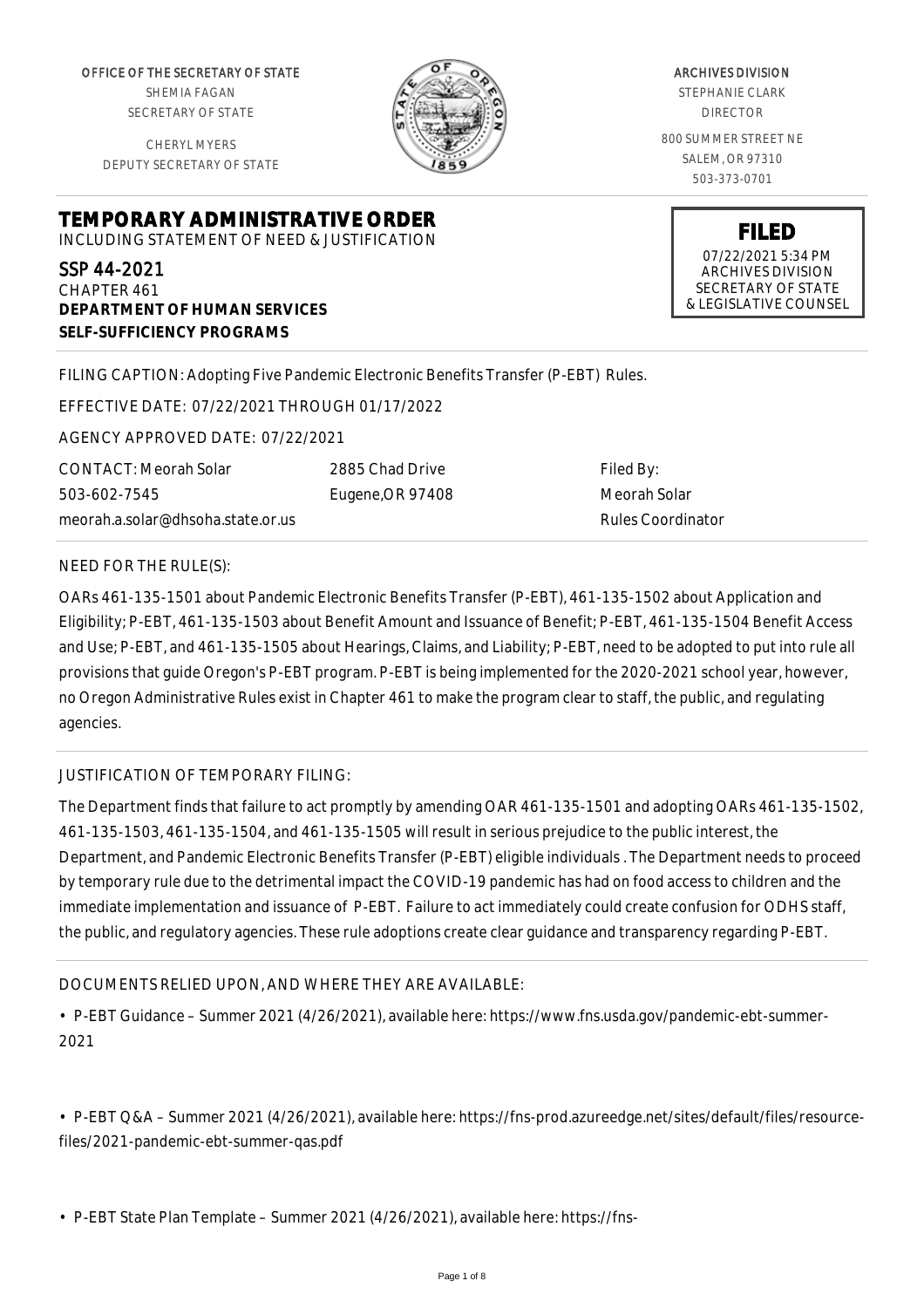prod.azureedge.net/sites/default/files/resource-files/2021-pandemic-ebt-summer-state-plan-template.pdf

• P-EBT Guidance - Assistance for Children in Schools and Child Care SY 2020-21 (1/29/21), available here: https://www.fns.usda.gov/disaster/pandemic/covid-19/ebt-state-plans-2020-2021

• P-EBT Q&A - Assistance for Children in Schools and Child Care SY 2020-21 (1/29/21), available here: https://fnsprod.azureedge.net/sites/default/files/resource-files/Pandemic%20EBT%20%20State%20Plans%20for%202020- 2021%20Schools%20and%20Child%20Care%20January%202021%20Attachment%201%20QA.pdf

• P-EBT State Plan Template - Children in Schools and Child Care SY 2020-21 (1/29/21), available here: https://fnsprod.azureedge.net/sites/default/files/resource-

files/Pandemic%20EBT%20%E2%80%93%20State%20Plans%20for%202020-

2021%20Schools%20and%20Child%20Care%20January%202021%20Attachment%202%20Template.pdf

• State Plans for SY 2020-21 (11/16/20), available here: https://www.fns.usda.gov/snap/p-ebt-state-plans-sy-20-21

• SY 2019-2020 P-EBT State Participation, available here: https://www.fns.usda.gov/snap/sy-2019-2020-pebt-stateparticipation

• Oregon Pandemic EBT State Plan (approved 05/07/2021), available here: https://fnsprod.azureedge.net/sites/default/files/resource-files/Oregon-PEBT-State-Plan-050521\_0.pdf

## RULES:

461-135-1501, 461-135-1502, 461-135-1503, 461-135-1504, 461-135-1505

## AMEND: 461-135-1501

RULE SUMMARY: OAR 461-135-1501 about Pandemic-related Supplemental Nutrition Assistance Program; PSNAP (renumbered from 461-135-0498), is being amended to put into rule the current Food and Nutrition Service (FNS) pandemic food benefit program, Pandemic Electronic Benefits Transfer (P-EBT). OAR 461-135-1501 sets in place general P-EBT information and terms that are specific to the P-EBT OARs 461-135-1501 through 461-135-1505. CHANGES TO RULE:

#### 461-135-1501

Pandemic-related Supplemental Nutrition Assistance Program; PSNAP Electronic Benefits Transfer (P-EBT) ¶

In the Pandemic-related Supplemental Nutrition Assistance Program (PSNAP):¶ (1) The purpose of this rule is to set forth the policies for determining the activation of, eligibility for, and issuance of(1) OARs 461-135-1501 through 461-135-1505 apply to Pandemic Electronic Benefits Transfer (P-EBT). Except as provided for in OARs 461-135-1501 through 461-135-1505, P-EBT is not subject to Chapter 461 rules.¶ (2) P-EBT is a food benefits u intenderd the PSNAP program for children certified eligible to receive free and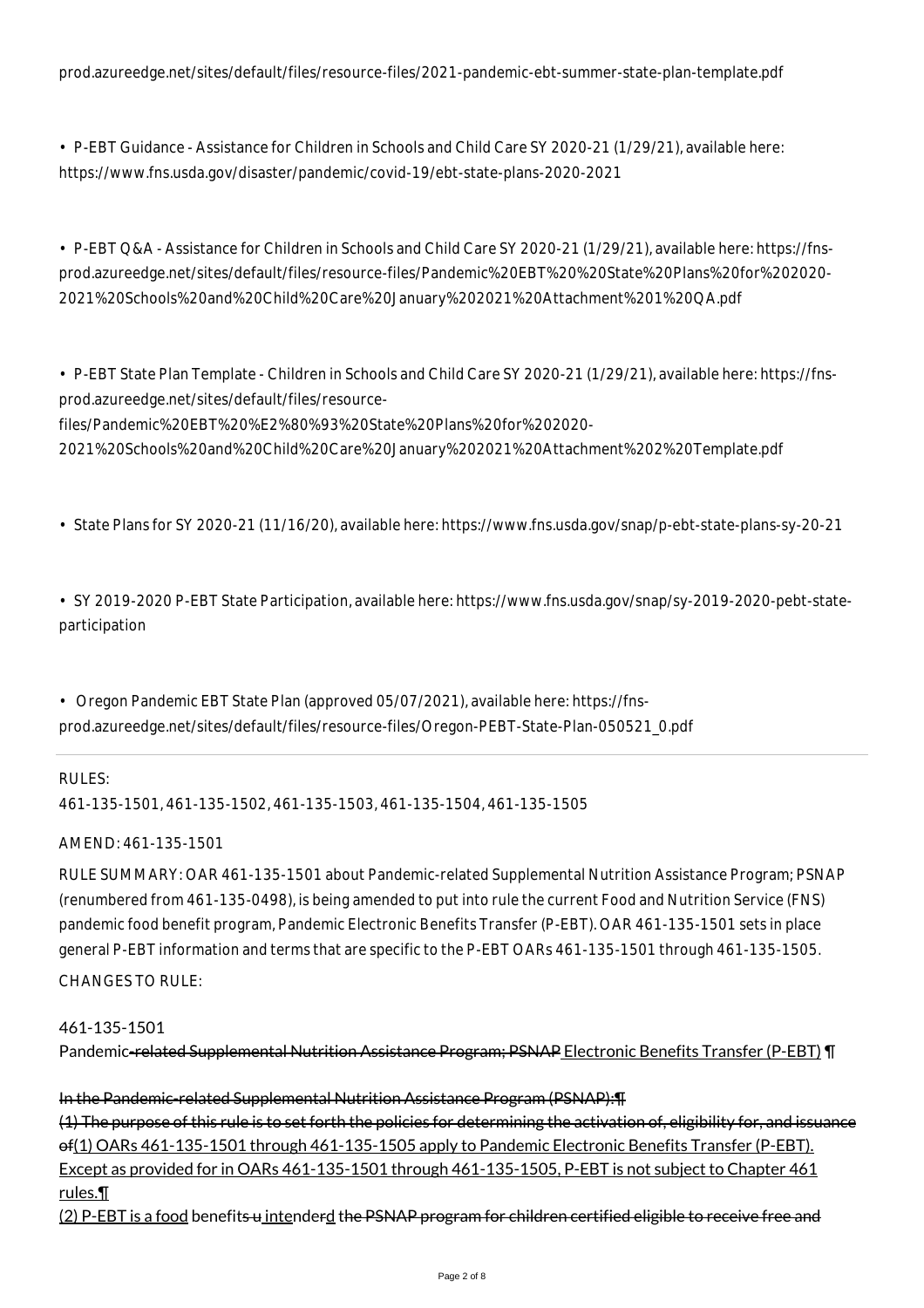reduced price school lunch benefits during a pandemic-related school closure. This program may be activated and benefits issued for the period October 1, 2009 through September 30, 2010.¶

(2) The PSNAP program is activated when:¶

(a) Theo reimburse eligible individuals for the value of the free or reduced-priced meals and snacks usually provided at school or school district notifies the Department of a school closure lasting a minimum of five consecutive school days due to pandemic-related illness; and¶

(b) The school identifies each child participating in the free or reduced price school lunch program.¶

(3) Whild care centers. Any person using an Electronic Benefits Transfer (EBT) card issued on behalf of a P-EBT eligible individual shall spend the PSNAP program has been activated, only households meeting the following requirements may qualify for PSNAP program benefits. The school or school district provides the following items to the Department:¶

(a) The name of the parent (head of the household);¶

(b) The address of the household; and-EBT benefits to provide meals and snacks to the P-EBT eligible individual.¶ (3) Although P-EBT benefits are issued to an EBT account linked to an EBT card, P-EBT is separate and apart from the SNAP program.¶

(c4) The name and date of birth for each child participating in the free or reduced price school lunch program.¶ (4) The Department matches the school data with the existing SNAP program files to identify which children are in households already participating in the SNAP or TANF programs. The Department deems these households to have EBT cards and does not send new EBT cards to them.¶

(5) The Department issues a new EBT card to each household in the school data that is not currently participating in a Department program via an EBT cardP-EBT is administered in partnership between ODHS and the Oregon Department of Education Child Nutrition Program.¶

(5) The following definitions apply to OAR 461-135-1501 to 461-135-1505:¶

(a) "FNS" refers to the Food and Nutrition Service, United States Department of Agriculture.¶

(b) "NSLP" refers to the National School Lunch Program.¶

(6c) PSNAP program benefits are given to all eligible households for the expected five consecutive days of school closure.¶

(a) The allotment amount is equal to the value of the school lunch multiplied by the number of lunches that will be missed. The value of the s"NSLP school" refers to an Oregon public school, nonprofit private school, or residential child care institution that is a sponsor of the National School ILunch must be equal to the federal reimbursement rate for the lunch at the free rate.¶

(b) A household may qualify for a second week of benefits when the school is closed for six or more consecutive school days.¶

(7) PSNAP program benefits are issued via an EBT account and restricted to the purchase of food only.¶ (8) PSNAP program benefits are issued to an eligible household within ten business days from the day the Department receives notice of the school closure and the school data. The benefits are issued no later than 45 days following the first day of the school closure.¶

(9) A household certified to receive PSNAP program benefits receives a written decision notice (see OAR 461- 001-0000) which includes the reason for the PSNAP program benefits, the amount of the benefits, how the benefits may be used, and contested case hearing righ Program (NSLP).

(d) "NSLP students" refers to individuals enrolled in Oregon public schools, nonprofit private schools, or residential child care institutions that provide meal service as a sponsored National School Lunch Program (NSLP) school.¶

(e) "ODE" refers to the Oregon Department of Education.¶

(f) "P-EBT" refers to Pandemic Electronic Benefits Transfer.¶

(g) "SNAP participants" refers to individuals who are a member of a SNAP benefit group (see OAR 461-110-0750) that received more than \$0 in SNAP benefits.

Statutory/Other Authority: ORS 411.806 - 411.845

Statutes/Other Implemented: ORS 411.806 - 411.845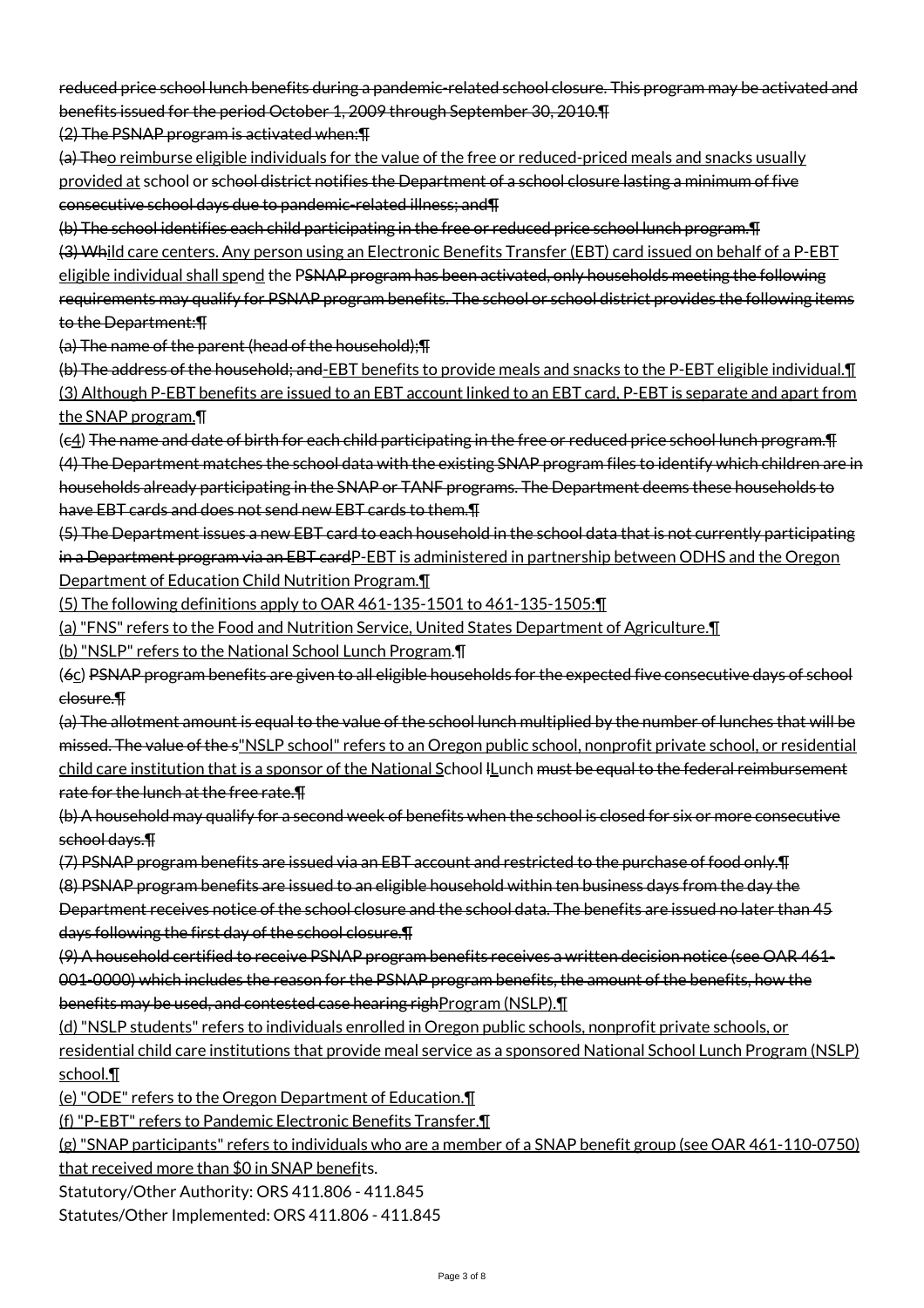RULE SUMMARY: OAR 461-135-1502 is being adopted to put provisions regarding Pandemic-Electronic Benefits Transfer (P-EBT) application process, verification requirements, and eligibility into rule.

CHANGES TO RULE:

## 461-135-1502

Application and Eligibility; P-EBT

(1) Apart from applying for free or reduced meals through ODE or an NSLP school, there is no application for P-EBT program period October 2020 through May 2021.¶

(2) P-EBT eligibility is based upon and evaluated under two separate criteria, NSLP students and SNAP participants.¶

(a) Individuals who were homeschooled or enrolled in a school that does not participate in the NSLP are not eligible for P-EBT.¶

(b) NSLP students who were determined eligible for free or reduced meals under Oregon's Extended Income Limits, and were not SNAP participants for at least one month between October 2020 and May 2021, are not eligible for P-EBT.¶

(c) NSLP student-based P-EBT: P-EBT eligibility for NSLP students is determined by the NSLP school and is based on the individual meeting one of the following criteria, or receiving services from one of the following programs, for any months beginning October 2020 through the 2020-21 school year:¶

(A) Determined income eligible based on NSLP eligibility criteria as determined by ODE, the local education agency, or a state agency that ODE has designated to determine student eligibility for P-EBT; [1]

(B) SNAP participant or a member of a TANF program benefit group (see OAR 461-110-0750);¶

(C) Placement in foster care;¶

(D) Food Distribution Program on "Indian" Reservations (FDPIR);¶

(E) Migrant Education Program (MEP); or¶

(F) McKinney-Vento Act's Education of Homeless Children and Youth Program.¶

(d) SNAP Participant-based P-EBT: P-EBT eligibility for children ages six years old and younger is determined by

ODHS and evaluated in two separate age groups, children ages five and younger and children age six years old. P-EBT eligibility begins the month the child became a SNAP participant.¶

(A) Children ages five years and younger are eligible for P-EBT if they were a SNAP participant for at least one month between October 2020 and May 2021.¶

(B) Children age six years old are eligible for P-EBT by meeting the following for at least one month between October 2020 and May 2021:¶

(i) SNAP participant,¶

(ii) Not enrolled in school (except for an NSLP school, and in such case, eligibility is determined under subsection (c) of this rule), and¶

(iii) Enrolled in a child care center that reduced hours or attendance due to a designated public health emergency. A caretaker of the child shall provide verification of the enrollment and child care center's reduced hours or

attendance. A verbal statement is acceptable verification.

Statutory/Other Authority: ORS 411.816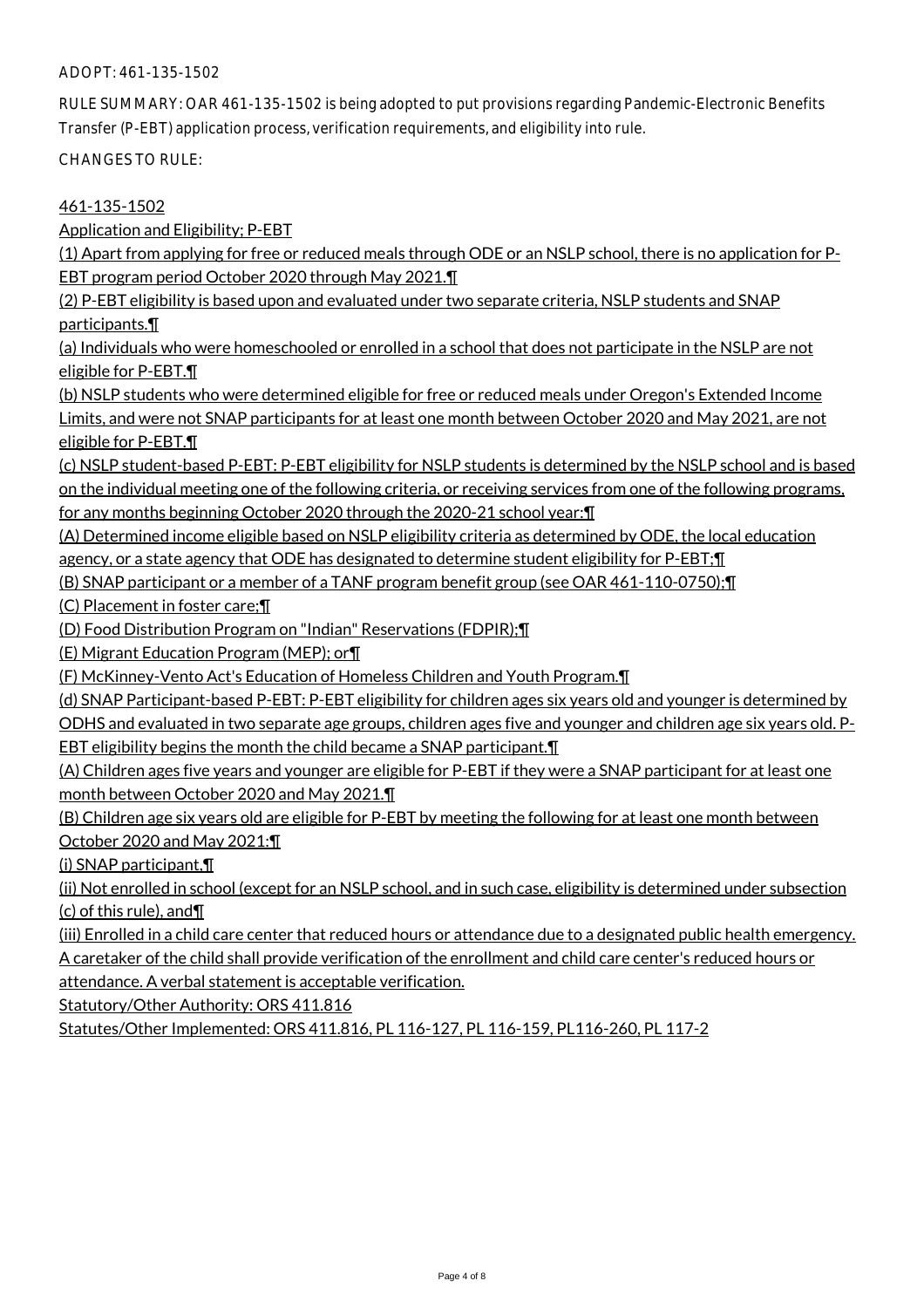RULE SUMMARY: OAR 461-135-1503 is being adopted to put Pandemic Electronic Benefits Transfer (P-EBT) benefit standards, benefit amounts, and benefit issuance rules into place.

CHANGES TO RULE:

461-135-1503

Benefit Amount and Issuance of Benefit; P-EBT

(1) P-EBT Benefit Standard and Determination¶

(a) The full P-EBT benefit standard is \$136 monthly.¶

(b) The partial P-EBT benefit standard is \$75 monthly.¶

(c) The P-EBT benefit amount is evaluated on a month-by-month basis and may vary from month to month. The September 2020 P-EBT benefit amount is evaluated under subsection (2)(d) of this rule.

(d) NSLP students - Each NSLP school determines a P-EBT benefit amount for each month. This amount applies to all NSLP students of the school who are P-EBT eligible (see OAR 461-135-1502) during that month. I

(e) SNAP participants - Children ages six and younger shall receive, for each month they are P-EBT eligible (see OAR 461-135-1502), the greater of the P-EBT benefit amount determined by any NSLP school in the county in

which the child:¶

(A) Resided, or¶

(B) Attended child care, unless a statewide order is present which closed or reduced attendance statewide at child care centers.¶

(2) P-EBT Benefit Amount; Program Period October 2020 through May 2021 and September 2020 Supplement -¶ (a) Full P-EBT benefit of \$136 - An NSLP school shall determine a full P-EBT benefit amount for a month in which the majority of NSLP students attended comprehensive distance learning, or breakfast and lunch meal service was not provided on-site.¶

(b) Partial P-EBT benefit of \$75 - An NSLP school shall determine a partial P-EBT benefit amount for a month in which 75 percent or greater of NSLP students attended both onsite and virtual through a hybrid learning model and breakfast and lunch meal service was provided on-site.¶

(c) No P-EBT benefit - An NSLP school shall determine a zero P-EBT benefit amount when NSLP students attended school on-site and breakfast and lunch meal service was provided.¶

(d) The P-EBT benefit supplement for September 2020 is evaluated by subtracting the P-EBT benefit amount issued during September 2020 from \$136. The difference is the supplement. If the difference is zero, or less than zero, no P-EBT benefit supplement is issued.

(3) P-EBT benefits for program period October 2020 through May 2021, and the September 2020 supplement, shall be issued as follows on a date determined by ODHS:¶

(a) P-EBT benefits for the months of October, November, and December 2020 shall be issued in July 2021.¶

(b) P-EBT benefits for the months of January, February, and March 2021 shall be issued in August 2021.¶

(c) P-EBT for the months of April and May 2021, and the supplement for September 2020, shall be issued in September 2021.¶

(d) P-EBT benefits, once issued, shall not be transferred to another EBT account.

Statutory/Other Authority: ORS 411.816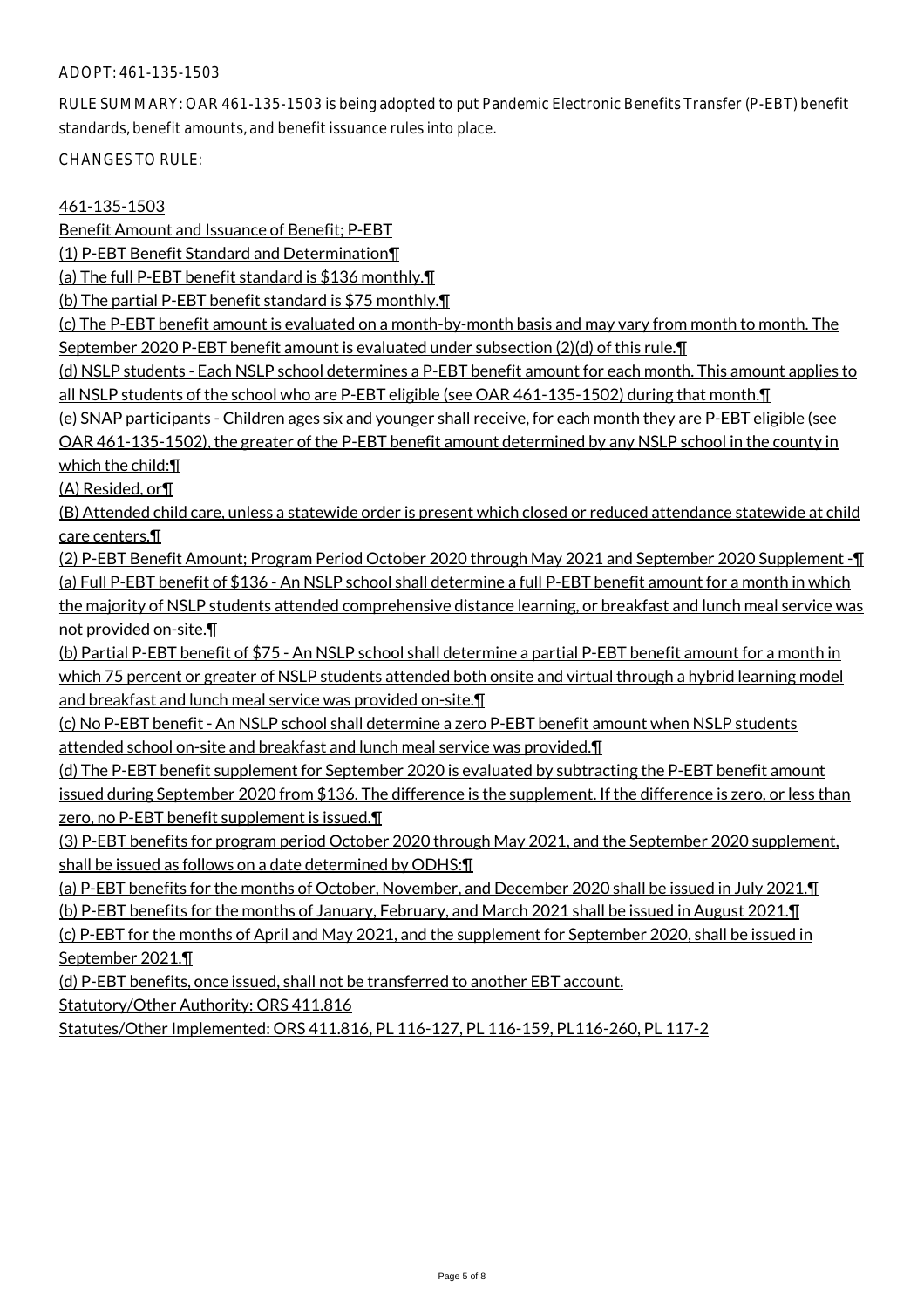RULE SUMMARY: OAR 461-135-1504 is being adopted to put provisions regarding Pandemic Electronic Benefits Transfer (P-EBT) benefit access and use into rule.

CHANGES TO RULE:

461-135-1504

Benefit Access and Use; P-EBT

(1) P-EBT benefit eligibility is based solely on the individual circumstances of the student or child, therefore, P-

EBT benefits issued to an EBT account are to be used to provide meals and snacks for the P-EBT eligible individual, except for,¶

(a) When the P-EBT eligible individual has passed away, or¶

(b) When the P-EBT eligible individual is a SNAP participant at the time of P-EBT issuance, but not residing with the benefit group (see OAR 461-110-0750).¶

(2) P-EBT benefits, once issued, shall not be transferred to a new EBT account.¶

(3) P-EBT benefit EBT accounts that are not also the EBT account of a SNAP case, shall have only one active EBT card at a time. When a new EBT card is issued, the previous EBT card shall be cancelled.¶

(4) When an individual age six and younger is found eligible for "SNAP participant-based P-EBT" under subsection

(2)(d) of OAR 361-135-1502, EBT accounts and EBT cards are handled as follows:¶

(a) P-EBT benefits are issued to the existing EBT account of the SNAP benefit group, and¶

(b) No additional EBT card is issued, unless¶

(c) A primary person (see OAR 461-001-0015) in the SNAP benefit group requests P-EBT benefits be issued separately. When this occurs:¶

(A) An EBT account is established in the name of the P-EBT eligible child, and¶

(B) An EBT card linked to the EBT account is sent to the address of the primary person.¶

(5) When an individual is found eligible for "NSLP student-based P-EBT" under subsection (2)(c) of OAR 361-135-

1502, EBT accounts and EBT cards are handled as follows:¶

(a) NSLP students who are also SNAP participants-¶

(A) P-EBT benefits are issued to the existing EBT account of the SNAP benefit group, and¶

(B) No additional EBT card is issued, unless¶

(i) The Department determines an EBT card shall be issued to a different caretaker of the NSLP student under section (6) of this rule, or¶

(ii) A primary person (see OAR 461-001-0015) in the SNAP benefit group requests P-EBT benefits be issued separately.¶

(C) When paragraph (B) of this subsection occurs,¶

(i) An EBT account is established in the name of the P-EBT eligible child, and¶

(ii) An EBT card linked to the EBT account is sent to the caretaker or primary person, as determined appropriate by ODHS.¶

(b) All other NSLP students-¶

(A) An EBT account is established in the name of the NSLP student,¶

(B) An EBT card linked to the EBT account is sent to the address (reported to ODHS by ODE) of the NSLP student,¶

(C) Caretakers of the NSLP student will ensure the EBT card follows the P-EBT eligible individual, and¶

(D) No additional EBT card is issued, unless the Department determines an EBT card shall be issued to a different caretaker of the NSLP student under section (6) of this rule.¶

(6) The Department may issue a new EBT card when a caretaker reports to ODHS they are the primary caretaker and meal provider of an NSLP student and requests access to the individual's P-EBT benefits, as follows:¶

(a) The Department shall only make this evaluation and new EBT card issuance for individuals with NSLP studentbased P-EBT (see OAR 461-135-1502(2)(c)).¶

(b) NSLP students whose P-EBT benefits are issued to the EBT account of a SNAP benefit group:¶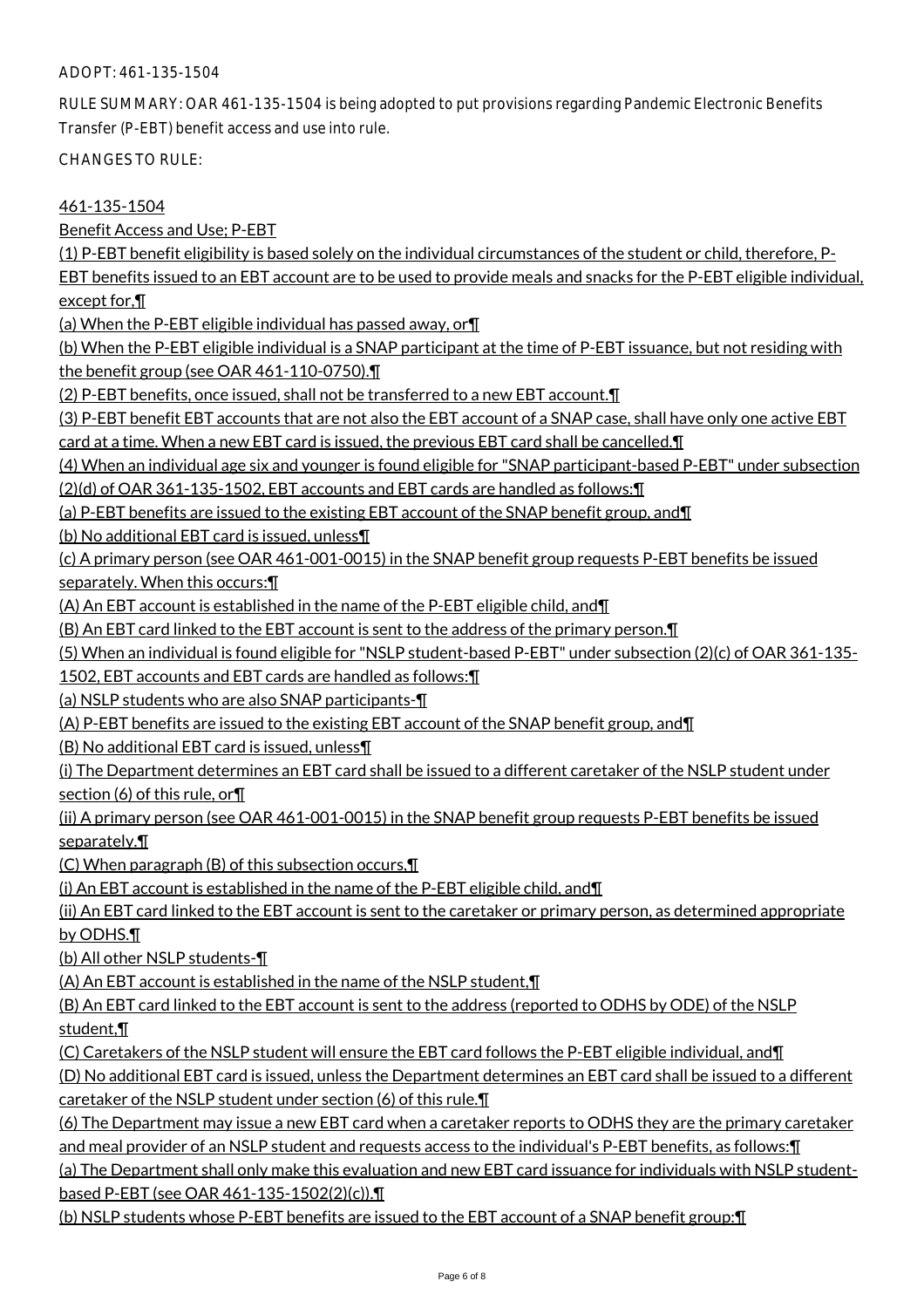(A) Access to remaining P-EBT benefits issued to the EBT account of a SNAP benefit group is not permitted.¶ (B) Access to future P-EBT benefit issuances shall begin when the Department establishes an EBT account in the name of the NSLP student, issues a new EBT card to the primary caretaker, and completes all required changes in the system.¶

(C) A request for P-EBT benefit access made by the 10th of a month may result in access to the P-EBT benefits issued in the following month.¶

(c) NSLP students whose P-EBT benefits are issued to an EBT account in the student's name:¶

(A) Access to remaining P-EBT benefits begins on the date the Department issues the new EBT card. When a new

EBT card is issued to a caretaker under this section, the previous EBT card is cancelled and access to any remaining P-EBT benefits through the cancelled card ends immediately.¶

(B) Access to future P-EBT benefit issuances shall begin on the date the Department issues the new EBT card.¶ (d) Evaluating a caretaker request for access to NSLP student-based P-EBT-¶

(A) There is a rebuttable presumption that the below individuals are the primary caretaker and meal provider:¶ (i) A caretaker granted sole legal custody,¶

(ii) An individual who has adopted the child,¶

(iii) The parent or guardian of a student temporarily away at school (e.g. attending boarding school) or a child attending but not residing at a Residential Child Care Institution, or¶

(iv) An emancipated child or a child independently responsible for their basic needs.¶

(B) When a request to access P-EBT comes from parents granted joint custody or an individual not listed in subsection (e) of this section, the Department shall request reasonable verification to assist in determining who is the primary caretaker and meal provider of the NSLP student. This may include, but is not limited to, parenting time schedules, statement from a healthcare or other professional, or a written affidavit from the caretaker. I (e) No notice is sent when access to the P-EBT benefits of an NSLP student is changed.

Statutory/Other Authority: ORS 411.816